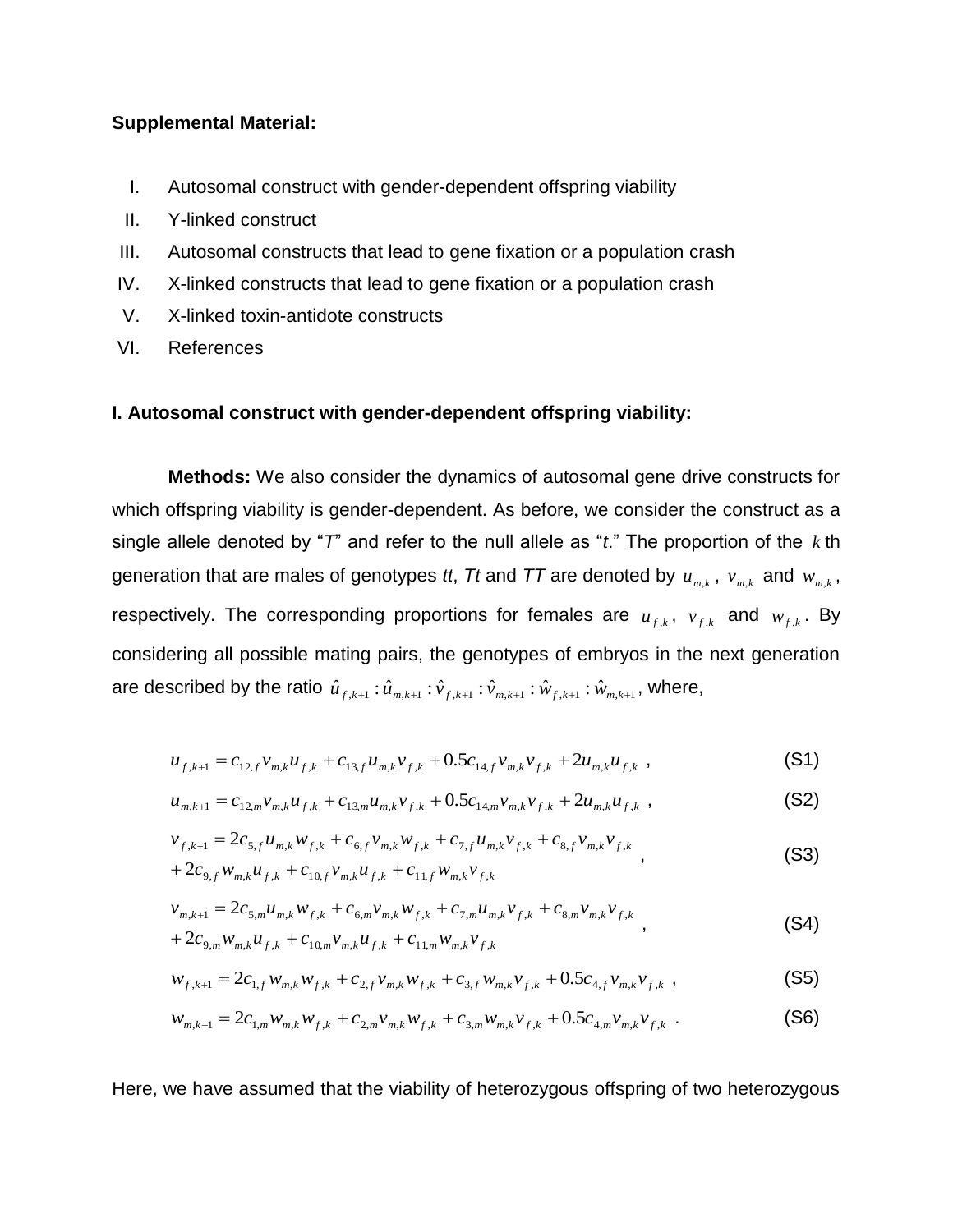parents is independent of which parent donated the T allele. Constants  $c_{1,m},...,c_{14,m}$ represent the 14 fundamental ways in which male offspring of different parental crosses may be rendered unviable by the construct (Figure S1). Constants  $c_{1,f},...,c_{14,f}$  represent the analogous quantities for female offspring. Each constant is equal to 0 for unviable offspring, and 1 for viable offspring. For the most part, we investigate binary values for these constants; however, for some of our analytical results, incomplete toxicity is included and is denoted by a number between 0 and 1. For a *Medea* construct in which the maternal toxin only kills female offspring, we would have  $c_{13,f}, c_{14,f} = 0$  and all other constants would be equal to 1.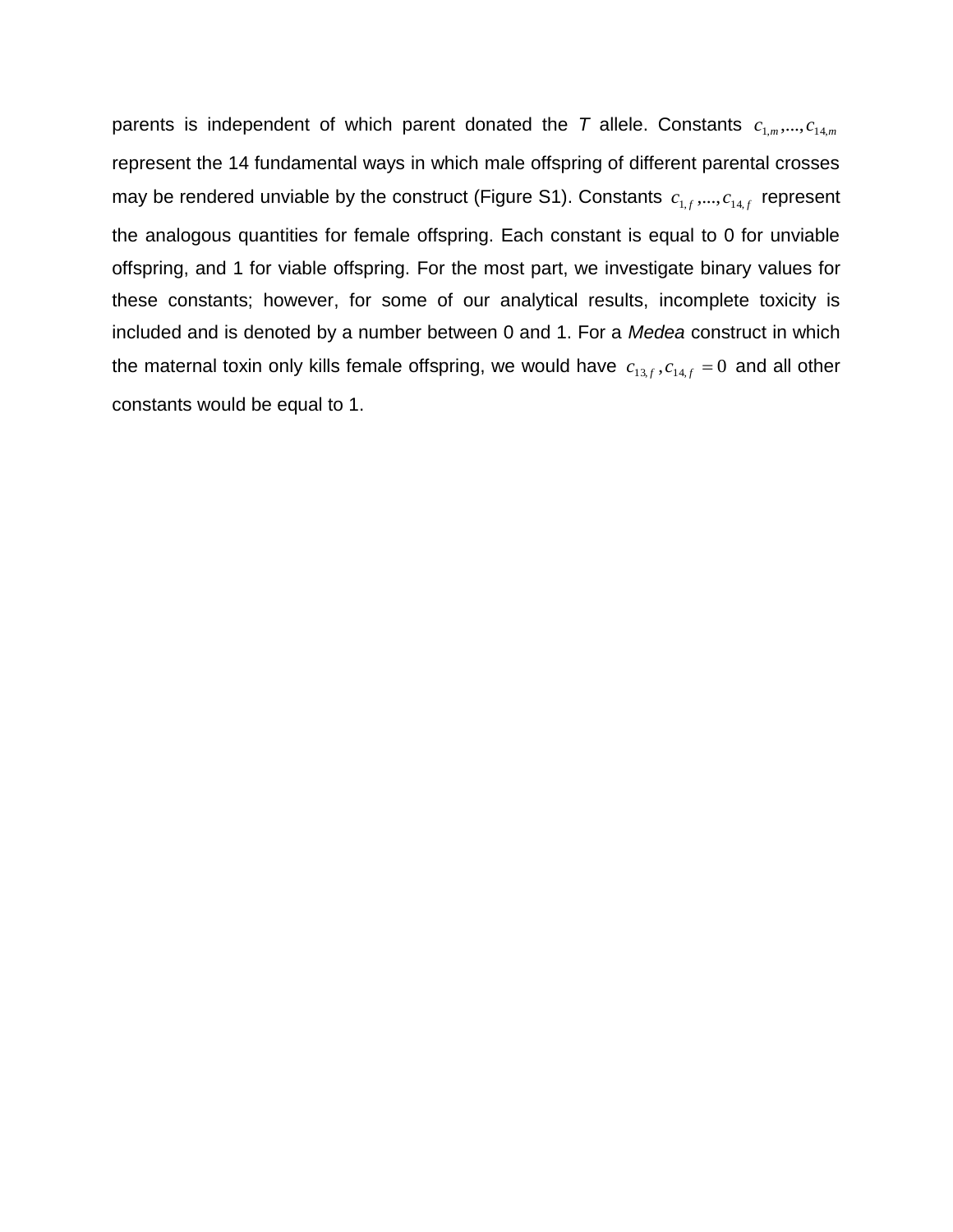### **Figure S1:**

|        | Male      |                                       |                                       |                                                                                      |                             |                                                                 |                                               |                        |                                                        |
|--------|-----------|---------------------------------------|---------------------------------------|--------------------------------------------------------------------------------------|-----------------------------|-----------------------------------------------------------------|-----------------------------------------------|------------------------|--------------------------------------------------------|
|        |           | ΤT                                    |                                       | Τt                                                                                   |                             |                                                                 |                                               | tt                     |                                                        |
| Female | ΤT        | ТT<br>1,m                             | $\mathbf{H}_{\mathbf{1,f}}$           | $\prod_{2,m}$                                                                        | $\mathsf{T}_{2,\mathsf{f}}$ | $T_{6,m}$                                                       | $T_{6,f}$                                     | $\mathsf{Tt}_{_{5,m}}$ | $\mathsf{It}_{\mathsf{5,f}}$                           |
|        | <b>Tt</b> | $T_{\frac{3,m}{}}$                    | $T_{\frac{3}{1}}$                     | 4 <sub>m</sub>                                                                       | 4, f                        | $T_{8,m}^t$                                                     | $T_{\underline{8},\underline{f}}$             | $\frac{m}{2m}$         | $\frac{dt}{dt}$                                        |
|        |           | Tt<br>11,m                            | 11,f                                  | $\mathbf{\ddot{8},m}$                                                                | 8, f                        | tt<br>14,m                                                      | $\frac{\mathsf{t} \mathsf{t}}{14,\mathsf{f}}$ | tt<br>13,m             | $\mathsf{t} \mathsf{t}_{\underline{13},\underline{t}}$ |
|        | tt        | $\mathsf{It}_{\mathsf{g},\mathsf{m}}$ | $\mathsf{It}_{\mathsf{g},\mathsf{f}}$ | $\left  \begin{array}{c} \mathsf{Tt} \\ \mathsf{10}, \mathsf{m} \end{array} \right $ | $T_{10,f}$                  | $\begin{array}{c} \text{tt} \\ \text{12}, \text{m} \end{array}$ | $\mathfrak{t}^{\mathsf{t}}_{12,\mathsf{f}}$   | tt                     |                                                        |

**Figure S1.** Schematic diagram representing all possible parental crosses and offspring genotypes for a single-construct gene drive system with gender-dependent offspring viability. The allele of interest is denoted by "T" and the null allele by "t," and male and female offspring are denoted by subscripts "m" and "f," respectively. Indices 1-14 represent the 14 ways in which both male and female offspring of different parental crosses may be rendered unviable by the construct, and correspond to constants  $c_{1,m},...,c_{14,m}$  and  $c_{1,f},...,c_{14,f}$  in Equations S1-S6.

With this modeling framework in place, and assuming equal fitness costs in males and females, the genotype frequencies in the next generation are given by,

$$
u_{f,k+1} = \hat{u}_{f,k+1} / W_{k+1} \tag{S7}
$$

$$
u_{m,k+1} = \hat{u}_{m,k+1} / W_{k+1} \tag{S8}
$$

$$
v_{f,k+1} = \hat{v}_{f,k+1}(1-hs)/W_{k+1} \t{.} \t(S9)
$$

$$
v_{m,k+1} = \hat{v}_{m,k+1}(1 - hs) / W_{k+1} \tag{S10}
$$

$$
w_{f,k+1} = \hat{w}_{f,k+1}(1-s)/W_{k+1} \t{,} \t(511)
$$

 $w_{m,k+1} = \hat{w}_{m,k+1} (1-s) / W_{k+1}$ . (S12)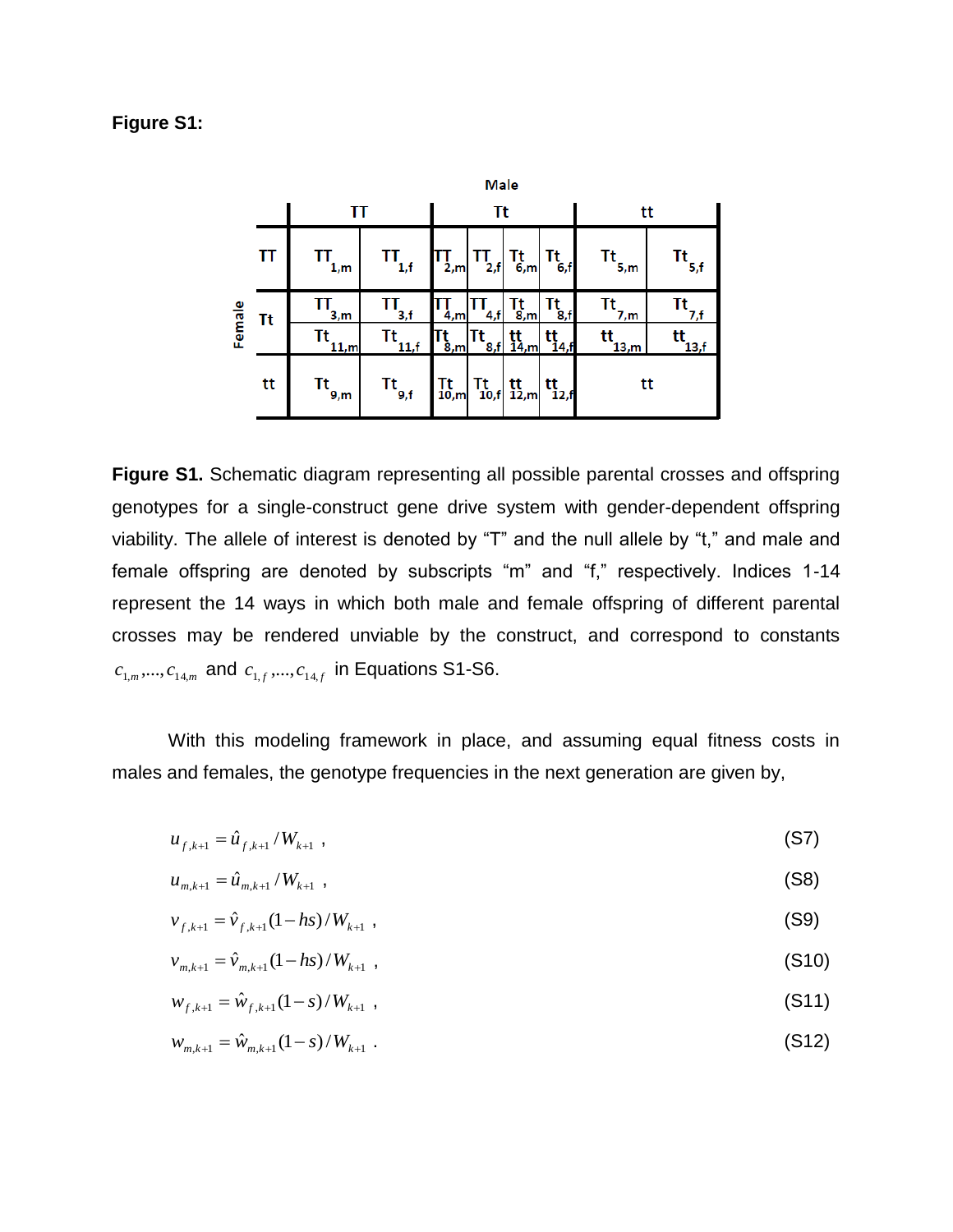Here, s and hs represent the fitness costs associated with being homozygous or heterozygous for the construct, and  $W_{\scriptscriptstyle k+1}$  is a normalizing term given by,

$$
W_{k+1} = \hat{u}_{f,k+1} + \hat{u}_{m,k+1} + (\hat{v}_{f,k+1} + \hat{v}_{m,k+1})(1 - hs) + (\hat{w}_{f,k+1} + \hat{w}_{m,k+1})(1 - s) \tag{S13}
$$

Using this framework, a variety of gene drive systems for which offspring viability is gender-specific can be analyzed. General conditions for these gene drive systems to spread to fixation can be derived, and numerical iterations can determine the general properties of gene drive systems that spread to fixation or induce a population crash.

**Results:** Equations S1-S13 describe the population frequency of an autosomal construct with gender-dependent offspring-viability. By setting genotype frequencies equal across generations, these equations can be used to calculate stable and unstable equilibria that summarize the dynamics of these constructs. Two equilibrium points are expected to exist in most cases – allele fixation,  $(u_{m,*}, u_{f,*}, v_{m,*}, w_{m,*}, w_{f,*}) = (0,0,0,0.5,0.5)$ , and allele loss,  $(u_{m,*}, u_{f,*}, v_{m,*}, w_{m,*}, w_{f,*}) = (0.5, 0.5, 0.0, 0)$ .

To derive the conditions under which allele fixation is locally stable, we calculate the eigenvalues of the Jacobian matrix,

$$
\begin{bmatrix}\n\frac{\partial u_{m,k+1}}{\partial u_{m,k}} & \frac{\partial u_{m,k+1}}{\partial u_{f,k}} & \frac{\partial u_{m,k+1}}{\partial v_{m,k}} & \frac{\partial u_{m,k+1}}{\partial w_{m,k}} & \frac{\partial u_{m,k+1}}{\partial w_{f,k}} \\
\frac{\partial u_{f,k+1}}{\partial u_{m,k}} & \frac{\partial u_{f,k+1}}{\partial u_{f,k}} & \frac{\partial u_{f,k+1}}{\partial v_{m,k}} & \frac{\partial u_{f,k+1}}{\partial w_{m,k}} & \frac{\partial u_{f,k+1}}{\partial w_{f,k}} \\
\frac{\partial v_{m,k+1}}{\partial u_{m,k}} & \frac{\partial v_{m,k+1}}{\partial u_{f,k}} & \frac{\partial v_{m,k+1}}{\partial v_{m,k}} & \frac{\partial v_{m,k+1}}{\partial w_{m,k}} & \frac{\partial v_{m,k+1}}{\partial w_{f,k}} \\
\frac{\partial w_{m,k+1}}{\partial u_{m,k}} & \frac{\partial w_{m,k+1}}{\partial u_{f,k}} & \frac{\partial w_{m,k+1}}{\partial w_{m,k}} & \frac{\partial w_{m,k+1}}{\partial w_{m,k}} & \frac{\partial w_{m,k+1}}{\partial w_{f,k}} \\
\frac{\partial w_{m,k+1}}{\partial u_{m,k}} & \frac{\partial w_{f,k+1}}{\partial u_{f,k}} & \frac{\partial w_{f,k+1}}{\partial w_{m,k}} & \frac{\partial w_{f,k+1}}{\partial w_{f,k}} & \frac{\partial w_{f,k+1}}{\partial w_{f,k}} \\
\frac{\partial w_{f,k+1}}{\partial u_{m,k}} & \frac{\partial w_{f,k+1}}{\partial u_{f,k}} & \frac{\partial w_{f,k+1}}{\partial w_{m,k}} & \frac{\partial w_{f,k+1}}{\partial w_{f,k}} & \frac{\partial w_{f,k}}{\partial w_{f,k}}\n\end{bmatrix}_{(u_{m,k}, u_{f,k}, v_{m,k}, w_{m,k}, w_{f,k})=(0,0,0,0.5,0.5)}
$$
\n(514)

If all eigenvalues have modulus less than one, then fixation is locally stable (Elaydi 1995), and the allele of interest will spread to fixation beginning from a range of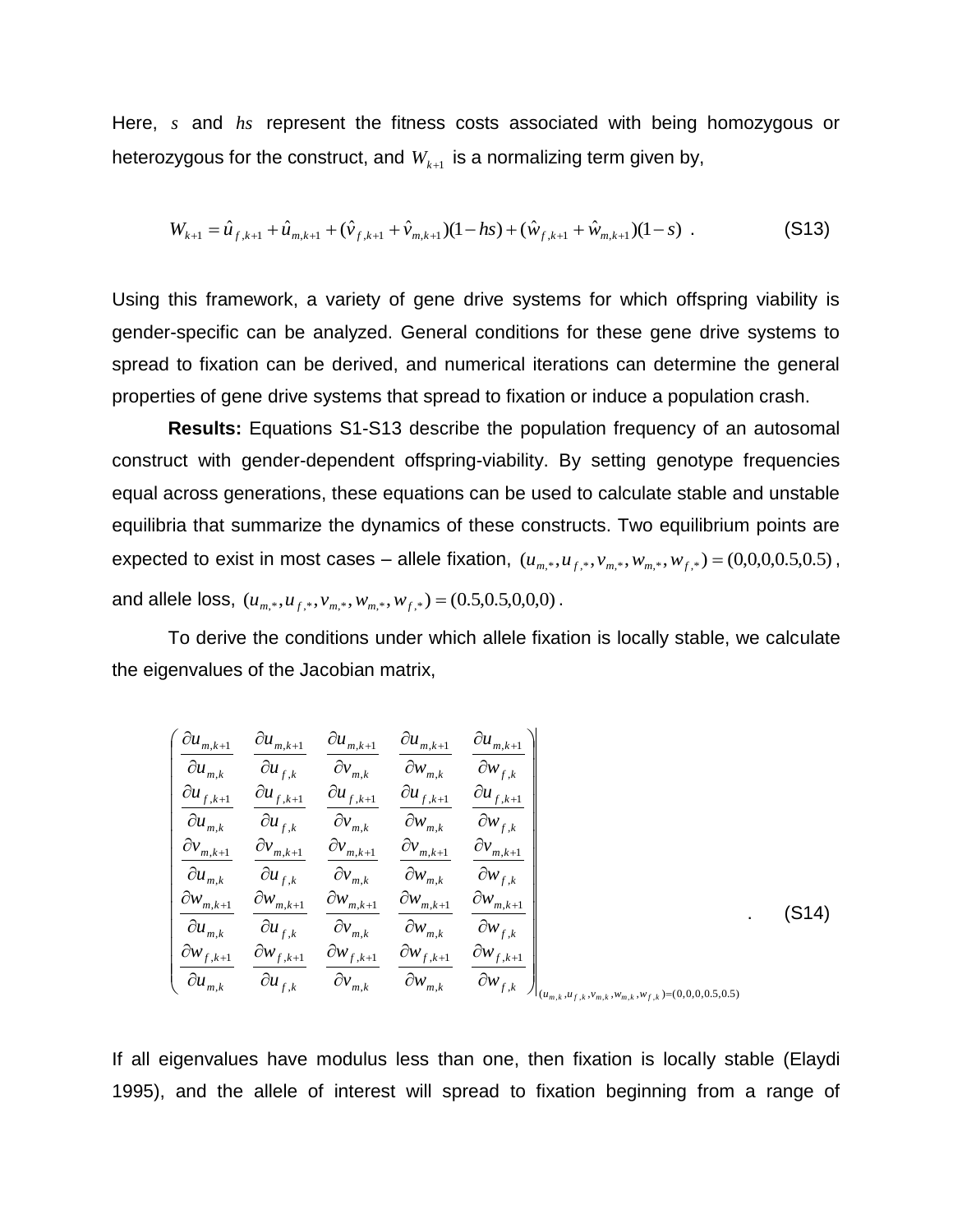population frequencies less than one.

Using Equations S1-S14, we find that allele fixation is associated with eigenvalues equal to 0 and

$$
\frac{\left(c_{6,m}+c_{11,f} \pm \sqrt{4c_{11,m}c_{6,f} + \left(c_{11,f} - c_{6,m}\right)^2}\right) \left(1-hs\right)}{2(c_{1,m} + c_{1,f})(1-s)} \tag{S15}
$$

The second and third eigenvalues are infinite when  $c_{1,m}$ ,  $c_{1,f} = 0$  or  $s = 1$ . This corresponds to the case whereby crosses between *TT* males and *TT* females produce no viable offspring, or when all *TT* individuals are unviable. Allele fixation is not an equilibrium solution to Equations S1-S13 under these conditions and, in fact, both male and female offspring of this cross must be at least partially viable ( $c_{1,m}, c_{1,f} > 0$ ) in order for the construct to be maintained in the population when fixed. This is therefore a requirement for allele fixation.

The second and third eigenvalues are equal to 0 when  $c_{6,m}$ ,  $c_{6,f}$ ,  $c_{11,m}$ ,  $c_{11,f} = 0$  or hs = 1. This suggests that allele fixation is locally stable when crosses between TT and *Tt* individuals produce no viable *Tt* offspring, or when all *Tt* individuals are unviable (i.e. for the case of a completely underdominant allele), in accordance with conditions for ordinary autosomal constructs. Interestingly, if only one of the crosses between *TT* and *Tt* individuals produces unviable *Tt* offspring, and only male or female offspring are unviable (one of  $c_{6,m}, c_{6,f}, c_{11,m}, c_{11,f}$  is equal to 0), then allele fixation is still locally stable for modest fitness costs. If male *Tt* offspring of crosses between *TT* males and *Tt* females are unviable ( $c_{11,m}$  = 0), or if female *Tt* offspring of crosses between *TT* females and Tt males are unviable  $(c_{6,f} = 0)$ , then fixation is locally stable for all realistic parameterizations  $(h \in [0,1]$  and  $s < 0.5$ ). However, if female *Tt* offspring of crosses between TT males and Tt females are unviable ( $c_{11,f} = 0$ ), or if male Tt offspring of crosses between TT females and Tt males are unviable ( $c_{6,m}$  = 0), then fixation is locally stable provided that  $s < (3 - \sqrt{5})/(4 - h(1 + \sqrt{5}))$ . This condition is satisfied under the most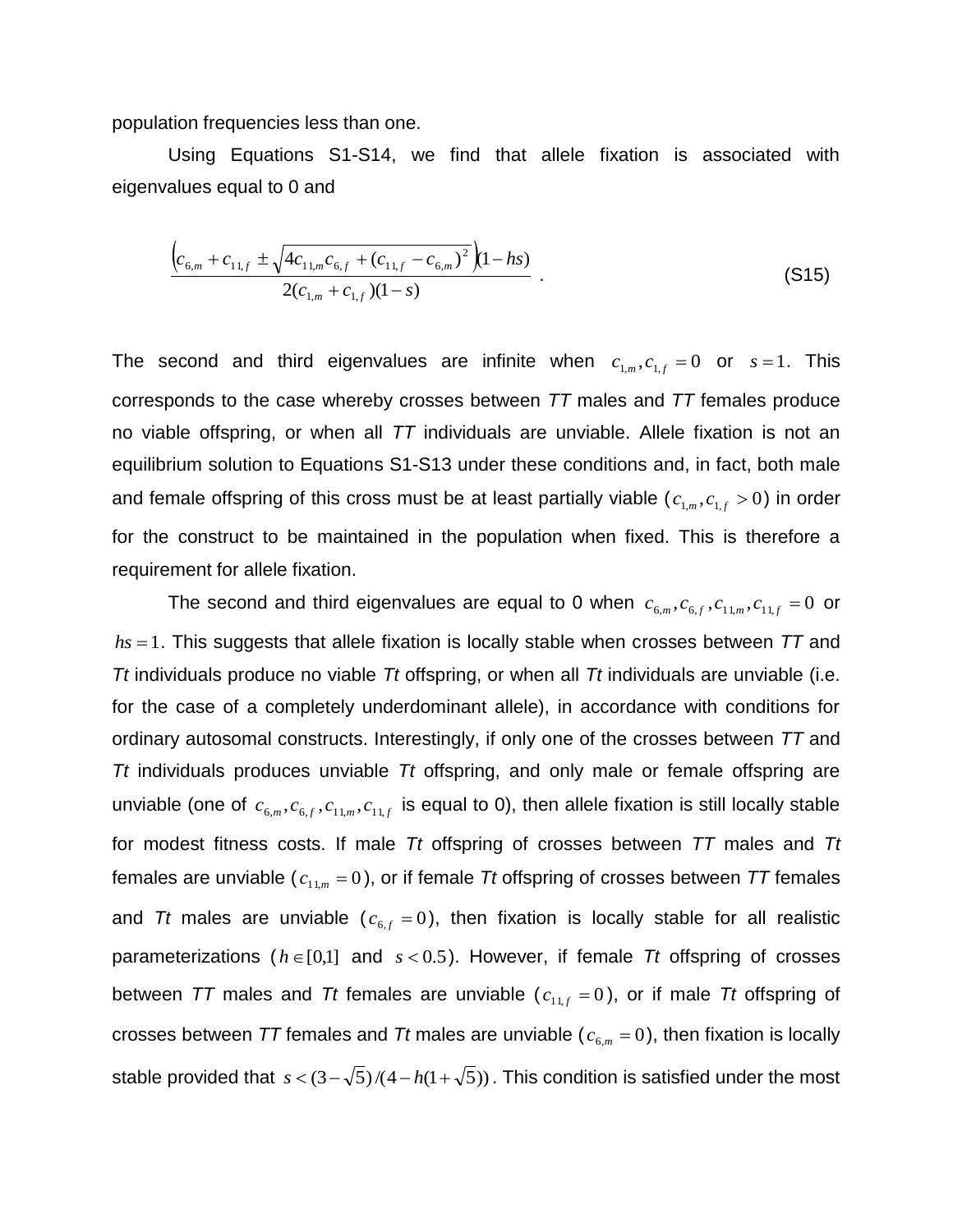likely parameterizations ( $h \in [0,1]$  and  $s < 0.19$ ). Thus, provided that fitness costs are not excessively high, a transgenic construct will spread to allele fixation above a certain release frequency provided that any of  $c_{6,m}, c_{6,f}, c_{11,m}, c_{11,f}$  is equal to 0. This requirement encapsulates the strong condition for allele fixation of an autosomal construct with gender-dependent offspring viability – in which allele fixation occurs despite a nondominant fitness cost – and is visualized in Figure S2A. An example of a construct that satisfies this condition is shown in Figure S2B ( $c_{6,f}$ , $c_{11,f}$ , $c_{12,f}$  = 0,  $h$  = 0.5 and  $s$  = 0.1). It should be noted that constructs outlined in this section are illustrative, and not necessarily straightforward to engineer.

If all three of these highlighted cross outcomes produce viable male and female offspring (in which case  $c_{1,m}, c_{1,f}, c_{6,m}, c_{6,f}, c_{11,m}, c_{11,f} = 1$ ), then allele fixation is unstable for nonzero fitness costs  $(s > 0)$  that are greater in homozygotes than heterozygotes  $(h < 1)$ independent of the viability of other cross outcomes. However, linear stability analysis is inconclusive in the absence of a fitness cost  $(s = 0)$  or when the fitness cost is dominant  $(h = 1)$ . In general, a gene drive construct is predicted to spread to allele fixation when,

$$
\left| \frac{\left( c_{6,m} + c_{11,f} \pm \sqrt{4c_{11,m}c_{6,f} + (c_{11,f} - c_{6,m})^2} \right) (1 - hs)}{2(c_{1,m} + c_{1,f}) (1 - s)} \right| < 1 \tag{22}
$$

Here,  $c_{1,m}$  represents the proportion of male offspring of crosses between TT males and *TT* females that are viable;  $c_{6,m}$  represents the proportion of male *Tt* offspring of crosses between Tt males and TT females that are viable; and  $c_{11,m}$  represents the proportion of male *Tt* offspring of crosses between *TT* males and *Tt* females that are viable. The corresponding proportions for female offspring are  $c_{1,f}$  ,  $c_{6,f}$  and  $c_{11,f}$  .

For a construct that confers female-specific offspring lethality  $(c_{1,m},...,c_{14,m}=1)$ , the condition for allele fixation simplifies to,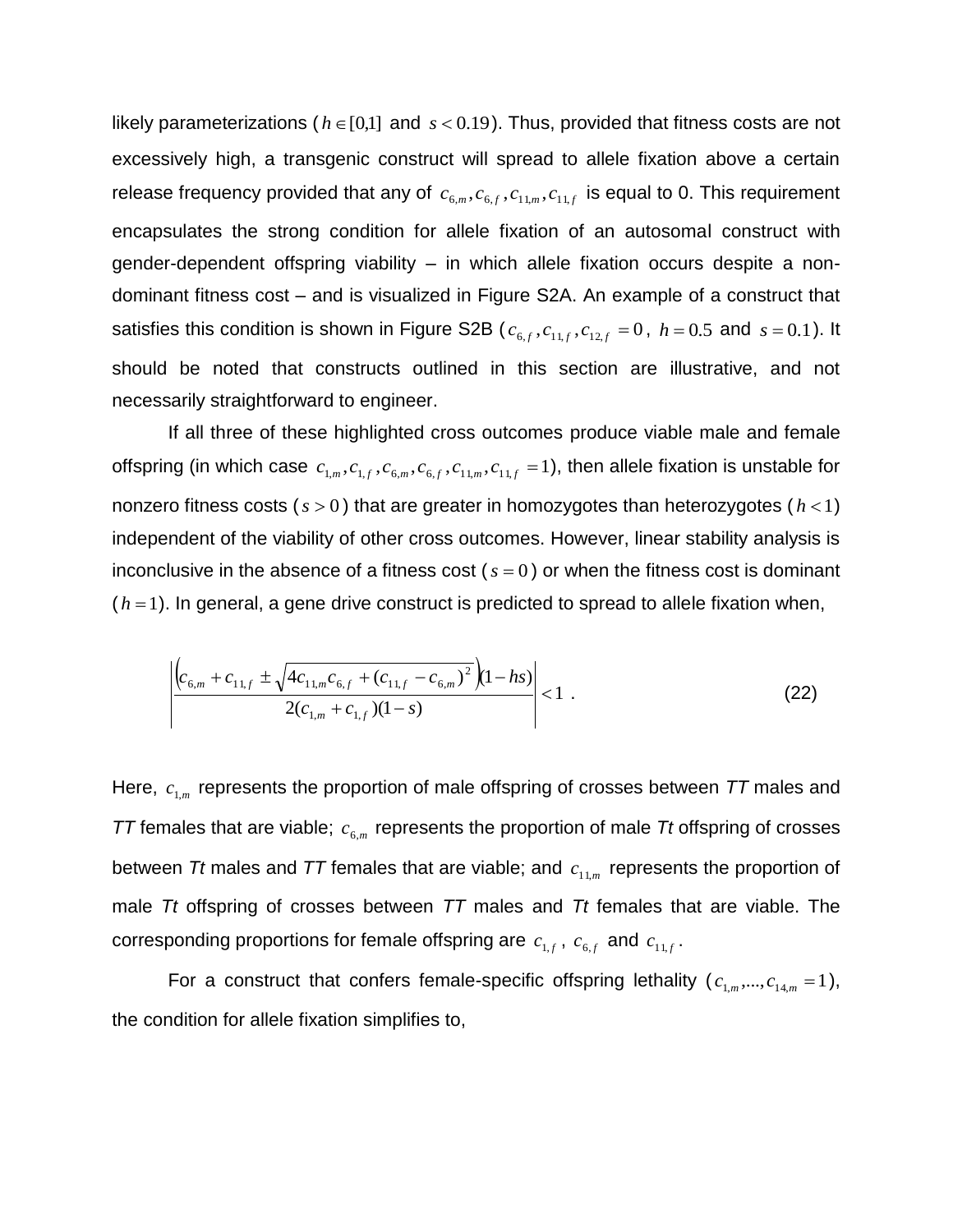$$
\left| \frac{\left(1 + c_{11,f} \pm \sqrt{4c_{6,f} + (1 - c_{11,f})^2} \right) (1 - hs)}{2(1 + c_{1,f})(1 - s)} \right| < 1 \tag{23}
$$

As described earlier, for allele fixation, we require that female offspring of crosses between *TT* males and *TT* females are viable ( $c_{1,f}^{\phantom{\dag}}=1$ ). Also, if either cross between *TT* and Tt individuals produces unviable female Tt offspring ( $c_{6,f} = 0$  and/or  $c_{11,f} = 0$ ), then allele fixation is locally stable in the presence of modest fitness costs. If all three of these highlighted cross outcomes produce viable female offspring (in which case  $c_{1,f}$ ,  $c_{6,f}$ ,  $c_{11,f}$  = 1), then allele fixation is unstable for nonzero fitness costs ( $s > 0$ ) that are greater in homozygotes than heterozygotes  $(h < 1)$ . However, linear stability analysis is inconclusive in the absence of a fitness cost  $(s = 0)$  or when the fitness cost is dominant  $(h = 1)$ .

Numerical iterations of Equations S1-S13 for the  $2^{14} - 1$  possible combinations of viable and unviable offspring genotypes arising from specific parental crosses (each representing a unique female-lethal autosomal construct) confirm the validity of the above analysis while resolving the inconclusive cases mentioned above. If all three of the highlighted cross outcomes produce viable female offspring ( $c_{1,f}$ , $c_{6,f}$ , $c_{11,f}$  = 1), and the fitness cost is zero  $(s = 0)$  or dominant  $(h = 1)$ , then simulations are required to determine the stability of allele fixation. Under these conditions, allele fixation is locally stable provided that female *TT* offspring of parental crosses between *TT* and *Tt* individuals are viable ( $c_{2,f}$ , $c_{3,f}$  = 1), and female Tt or tt offspring are rendered unviable in at least one parental cross (one of  $c_{s,f},...,c_{14,f}$  is equal to 0). Fixation of  ${\cal TT}$  and  ${\cal T}t$ individuals without fixation of the *T* allele is not possible for an autosomal construct conferring female-specific offspring lethality. This is the weak condition for allele fixation of a female-lethal autosomal construct – in which allele fixation only occurs in the absence of a fitness cost – and is visualized in Figure S2C. An example of a construct that satisfies this condition is shown in Figure S2D ( $c_{7,f}$ ,  $c_{8,f}$ ,  $c_{10,f}$ ,  $c_{12,f}$ ,  $c_{13,f}$  = 0 and  $s = 0$ ).

Another possibility for an autosomal construct with gender-dependent offspring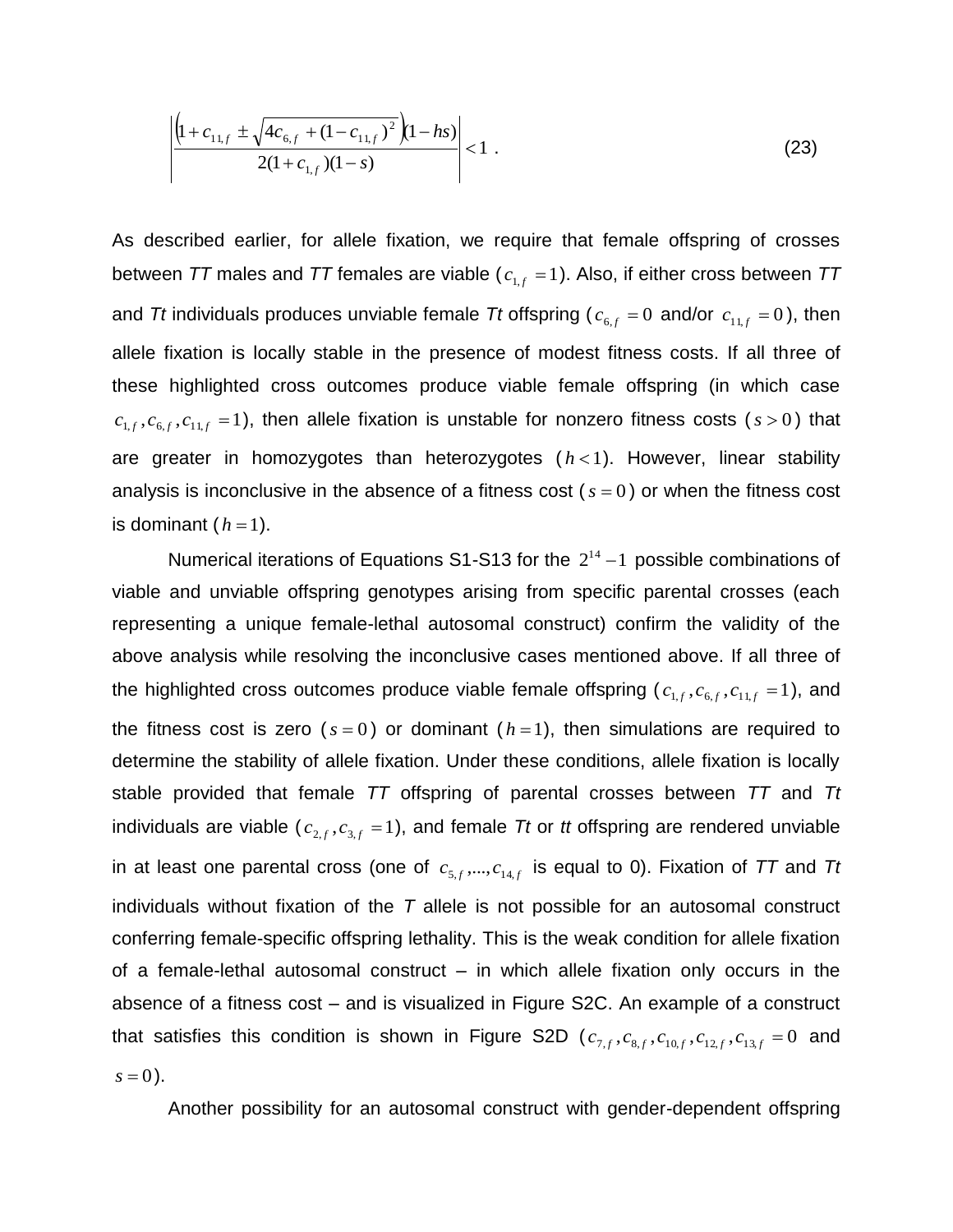viability is to induce a population crash. Earlier, we required that both male and female offspring of crosses between TT males and TT females be viable  $(c_{1,m}, c_{1,f} = 1)$  to maintain the *T* allele in the population and hence allow fixation. However, if offspring of one or both genders are unviable ( $c_{1,m} = 0$  and/or  $c_{1,f} = 0$ ), the population can be driven towards a population crash. We are most interested in the conditions that lead to an allmale population crash (in which case  $c_{1,f} = 0$ ), since the number of offspring in the next generation is most strongly determined by the number of females. Numerical iterations for the  $2^{14} - 1$  possible autosomal constructs conferring female-specific offspring lethality reveal a number of possibilities. All of these require that female offspring of crosses between TT and Tt individuals are unviable ( $c_{6,f}, c_{11,f} = 0$ ); however, none appear easy to engineer. One configuration that leads to an all-male population crash  $(c_{1,f}, c_{2,f}, c_{5,f}, c_{6,f}, c_{8,f}, c_{11,f}, c_{12,f}, c_{13,f}, c_{14,f} = 0, h = 0.5$  and  $s = 0.1$ ) is shown in Figure S2E-F.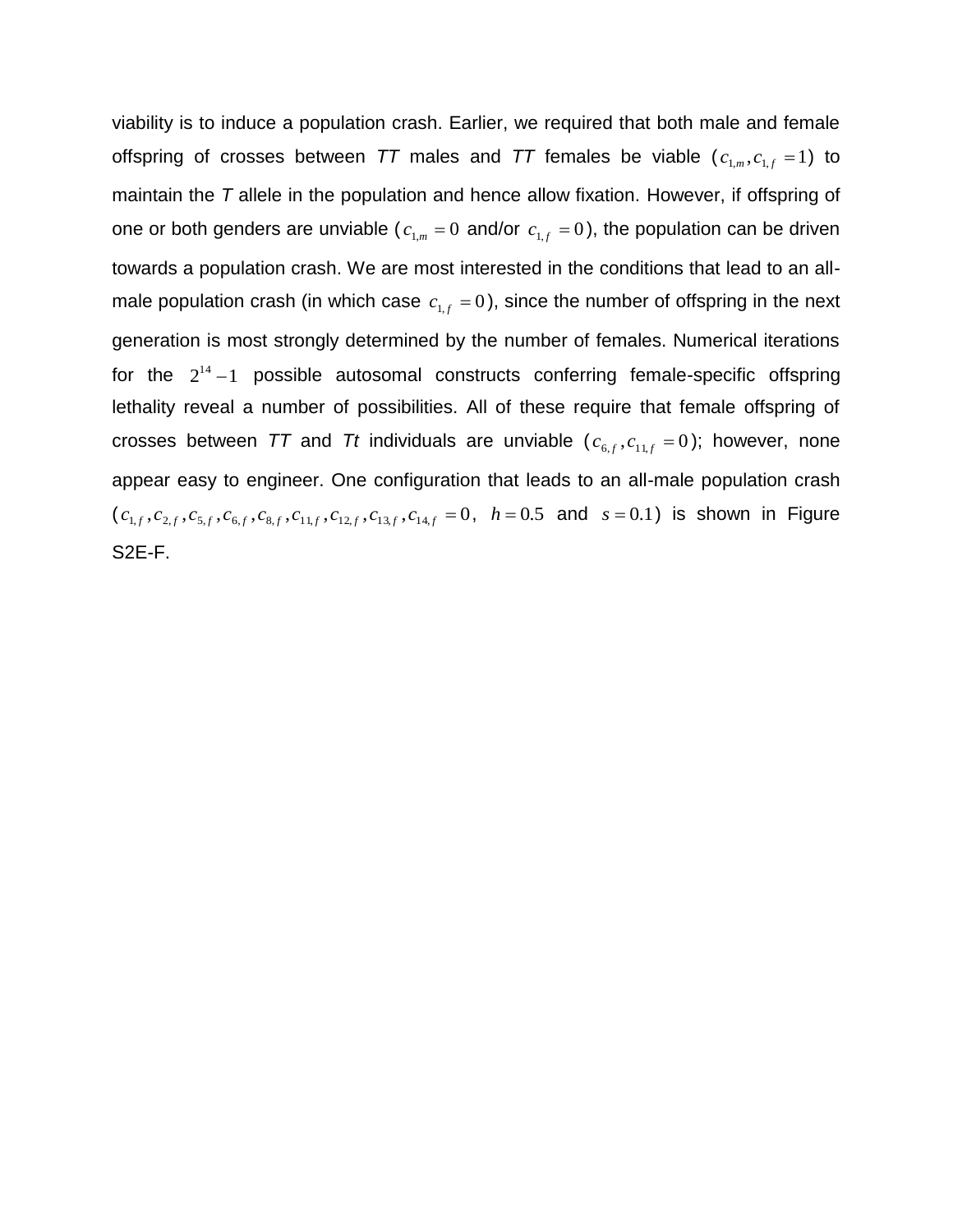**Figure S2:**



**Figure S2.** Conditions for the spread of an autosomal gene drive construct with genderdependent offspring viability. A: Strong condition for allele fixation. An autosomal construct with gender-dependent offspring viability is expected to spread to allele fixation, even in the presence of realistic modest costs, if any male or female *Tt*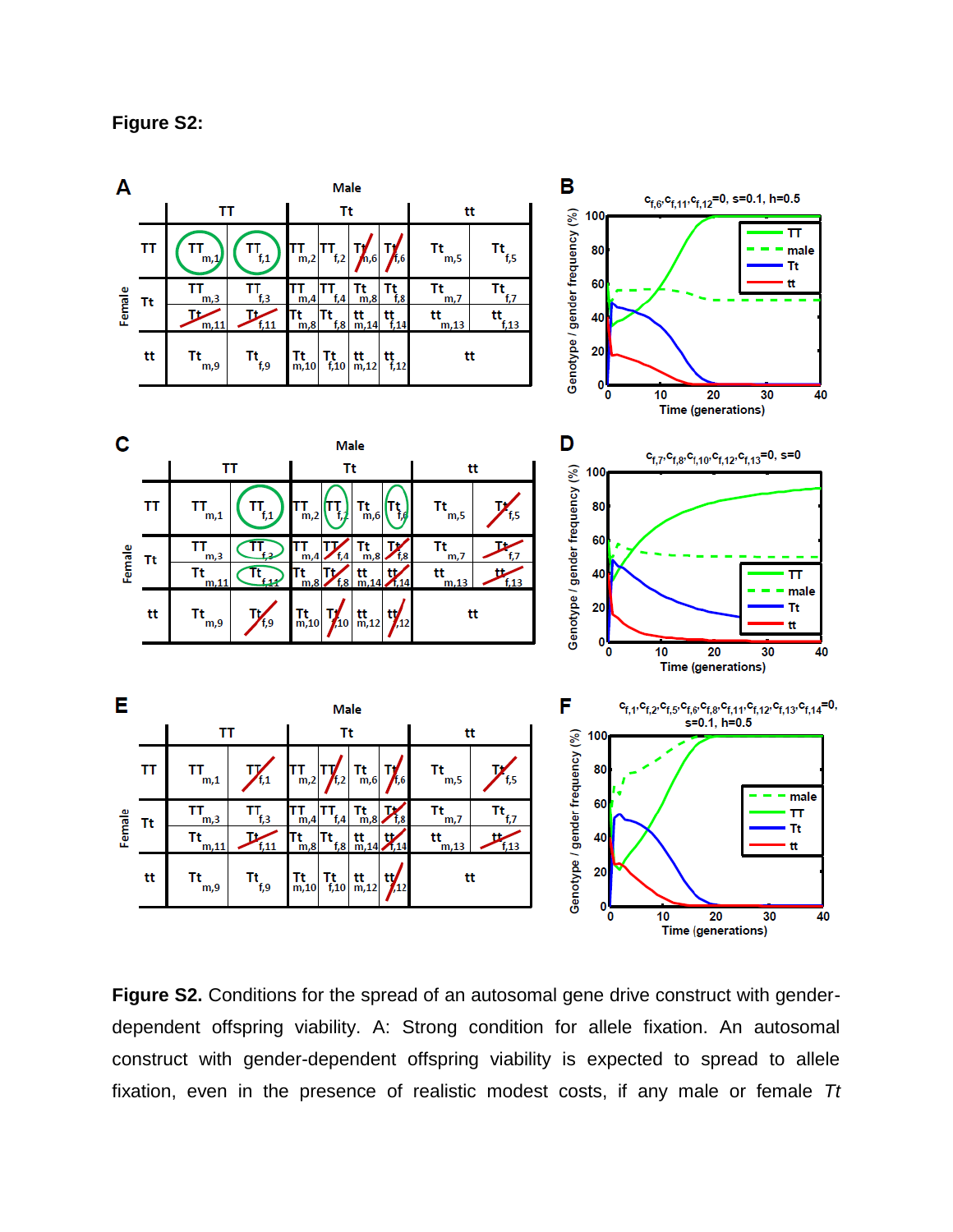offspring of crosses between *TT* and *Tt* individuals are rendered unviable (one of  $c_{6,m}, c_{6,f}, c_{11,m}, c_{11,f}$  is equal to 0, red lines). Another requirement is that crosses between *TT* individuals produce at least partially viable male and female offspring ( $c_{1,m}$ ,  $c_{1,f}$  > 0, green circles). B: An example of a construct that satisfies this condition is shown  $(c_{6,f}, c_{11,f}, c_{12,f} = 0)$ . C: Weak condition for allele fixation. A female-lethal autosomal construct that does not satisfy the strong condition for allele fixation can still spread to allele fixation, in the absence of a fitness cost, if female *TT* offspring of parental crosses between TT and Tt individuals are viable ( $c_{2,f}, c_{3,f} = 1$ , green ovals), and female Tt or tt offspring are rendered unviable in at least one parental cross (one of  $c_{s,f},...,c_{14,f}$  is equal to 0, red lines, with green ovals for  $\,c_{6,f}, c_{11,f} \,$  to ensure that the strong condition for allele fixation is not satisfied). Crosses between *TT* individuals must also produce at least partially viable female offspring  $(c_{1,f} > 0,$  green circle). D: An example of a construct that satisfies this condition is shown ( $c_{7,f}, c_{8,f}, c_{10,f}, c_{12,f}, c_{13,f} = 0$ ). E: There are several ways in which an autosomal construct with gender-dependent offspring viability can induce a population crash. The following construct provides one example  $(c_{1,f}, c_{2,f}, c_{5,f}, c_{6,f}, c_{8,f}, c_{11,f}, c_{12,f}, c_{13,f}, c_{14,f} = 0)$ . F: Beginning from a 60% release proportion, the construct fixes and induces and all-male population crash within 20 generations.

#### **II. Y-linked construct:**

**Methods:** We consider the case in which the gene drive construct is present at a location on the Y chromosome in a species for which males are the heterogametic sex. The dynamics of this system are much simpler due to the fact that only males carry the Y chromosome. The proportion of the  $k$  th generation that are males of genotypes  $XY<sup>t</sup>$ and XY<sup>T</sup> are denoted by  $u_{m,k}$  and  $v_{m,k}$ , respectively; and a proportion,  $u_{f,k}$ , are females of genotype XX. By considering the two possible mating pairs, the genotype frequencies of embryos in the next generation are given by,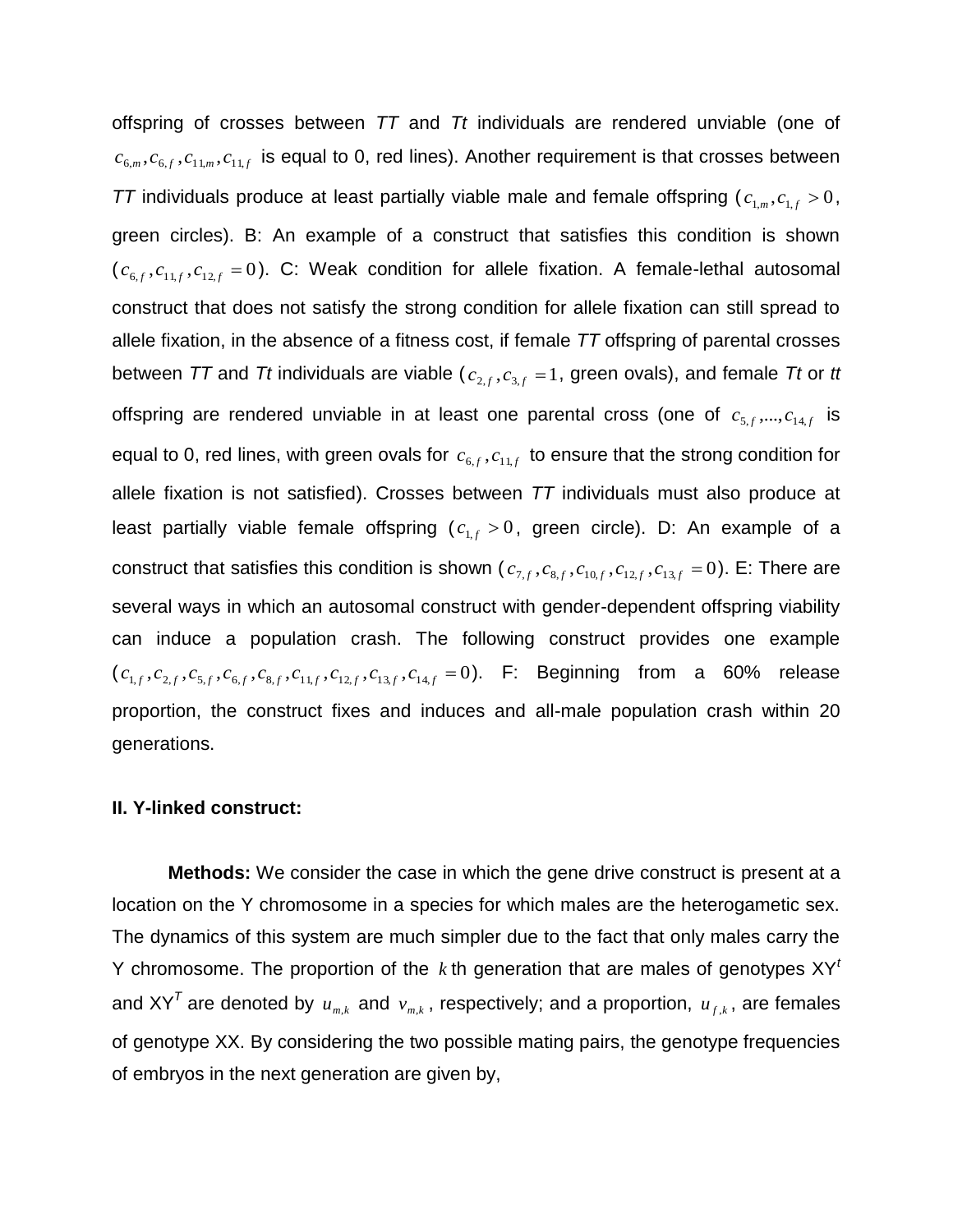$$
u_{m,k+1} = u_{m,k} u_{f,k} / (c_1 v_{m,k} u_{f,k} (1 - hs) + c_2 v_{m,k} u_{f,k} + 2 u_{m,k} u_{f,k}) ,
$$
\n(S16)

$$
v_{m,k+1} = c_1 v_{m,k} u_{f,k} (1 - hs) / (c_1 v_{m,k} u_{f,k} (1 - hs) + c_2 v_{m,k} u_{f,k} + 2 u_{m,k} u_{f,k}) ,
$$
\n(S17)

$$
u_{f,k+1} = (c_2 v_{m,k} u_{f,k} + u_{m,k} u_{f,k})/(c_1 v_{m,k} u_{f,k} (1 - hs) + c_2 v_{m,k} u_{f,k} + 2 u_{m,k} u_{f,k})
$$
 (S18)

Here,  $hs$  represents the fitness cost associated with the construct, and constants  $c_1$ and  $c_2$  represent the two types of offspring that may be rendered unviable by a Y-linked construct – male and female offspring of  $XY<sup>T</sup>$  males, respectively (Figure 1C). Each constant is equal to 0 for unviable offspring, and 1 for viable offspring.

**Results:** Equations S16-S18 describe the population frequency of a Y-linked construct across generations. By setting genotype frequencies equal from one generation to the next, these equations can be used to calculate equilibria that summarize the dynamics of these constructs.

We begin by requiring that XY*<sup>T</sup>* offspring of crosses between XY*<sup>T</sup>* males and XX females are viable  $(c_1 = 1)$  so that the transgenic construct is maintained in the population under permissive conditions. This restricts our attention to constructs for which XX offspring of crosses between XY*<sup>T</sup>* males and XX females are unviable  $(c_2 = 0)$ . First considering the case of a construct having no fitness cost ( $s = 0$ ), we see by substitution that, if XY<sup>T</sup> males are released at an initial frequency of  $v_{_{m,0}}$  in the population, they are maintained at this frequency in the population indefinitely. Stability analysis reveals that, in the presence of a fitness cost, loss of the Y*<sup>T</sup>* allele is the only stable equilibrium. These results are confirmed by numerical iteration of Equations S16- S18, and suggest that Y-linked toxin-antidote constructs are not useful for population replacement.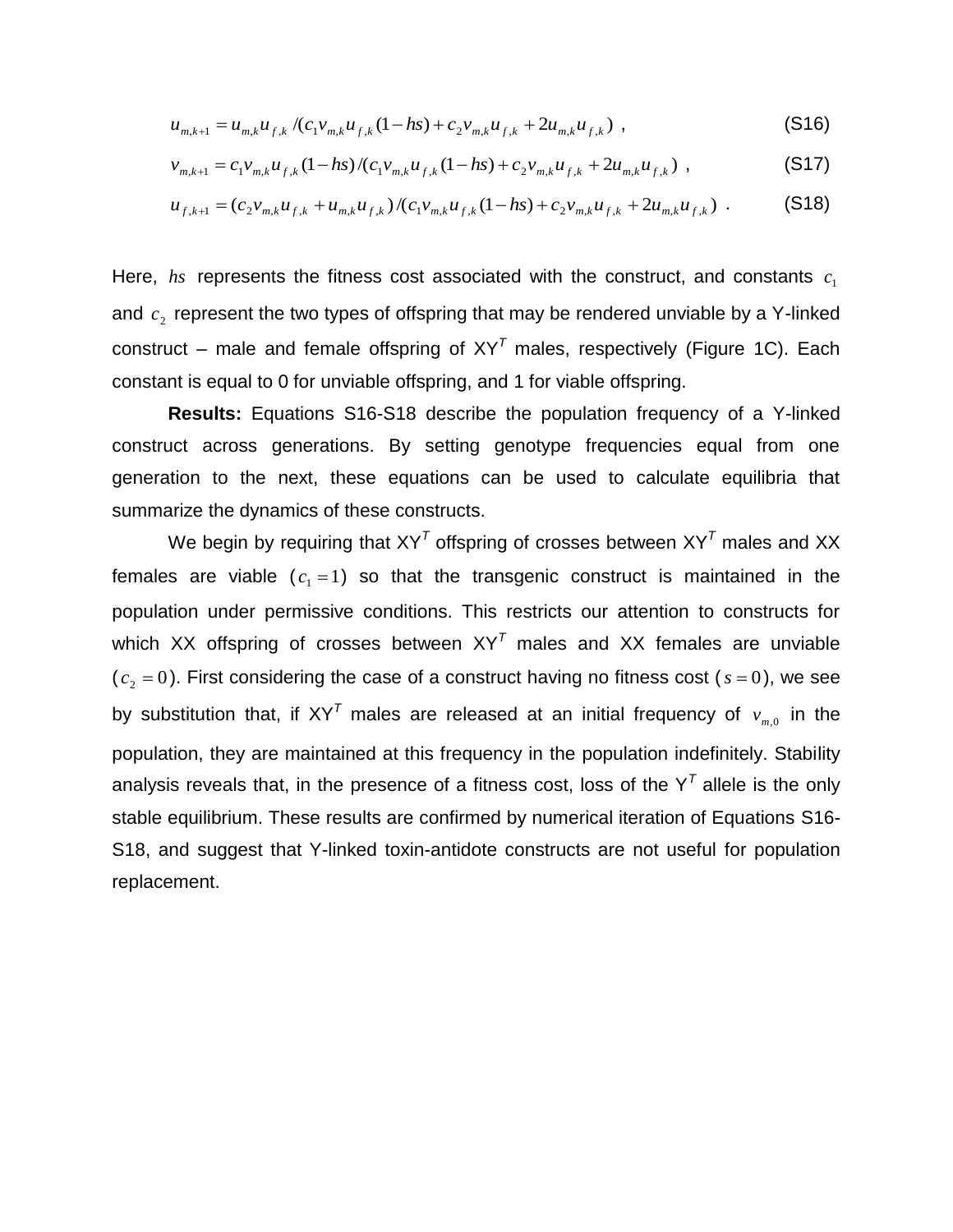## **III. Autosomal constructs that lead to gene fixation or a population crash:**



### **Figure S3:**

**Figure S3.** Examples of autosomal constructs for which crosses between *TT* males and TT females produce no viable offspring  $(c_1 = 0)$  that spread to gene fixation. A: The following construct provides one example  $(c_1, c_7, c_9, c_{10}, c_{11}, c_{12}, c_{13}, c_{14} = 0)$ . B: Beginning from a 60% release, wild-type individuals are eliminated within eight generations and the resulting population is a mixture of *Tt* and *TT* individuals. C: The following construct provides another example  $(c_1, c_4, c_{12}, c_{13}, c_{14} = 0)$ . D: Beginning from a 60% release, the population becomes entirely heterozygous within five generations. We reiterate that the constructs outlined in this section are illustrative, and not necessarily straightforward to construct.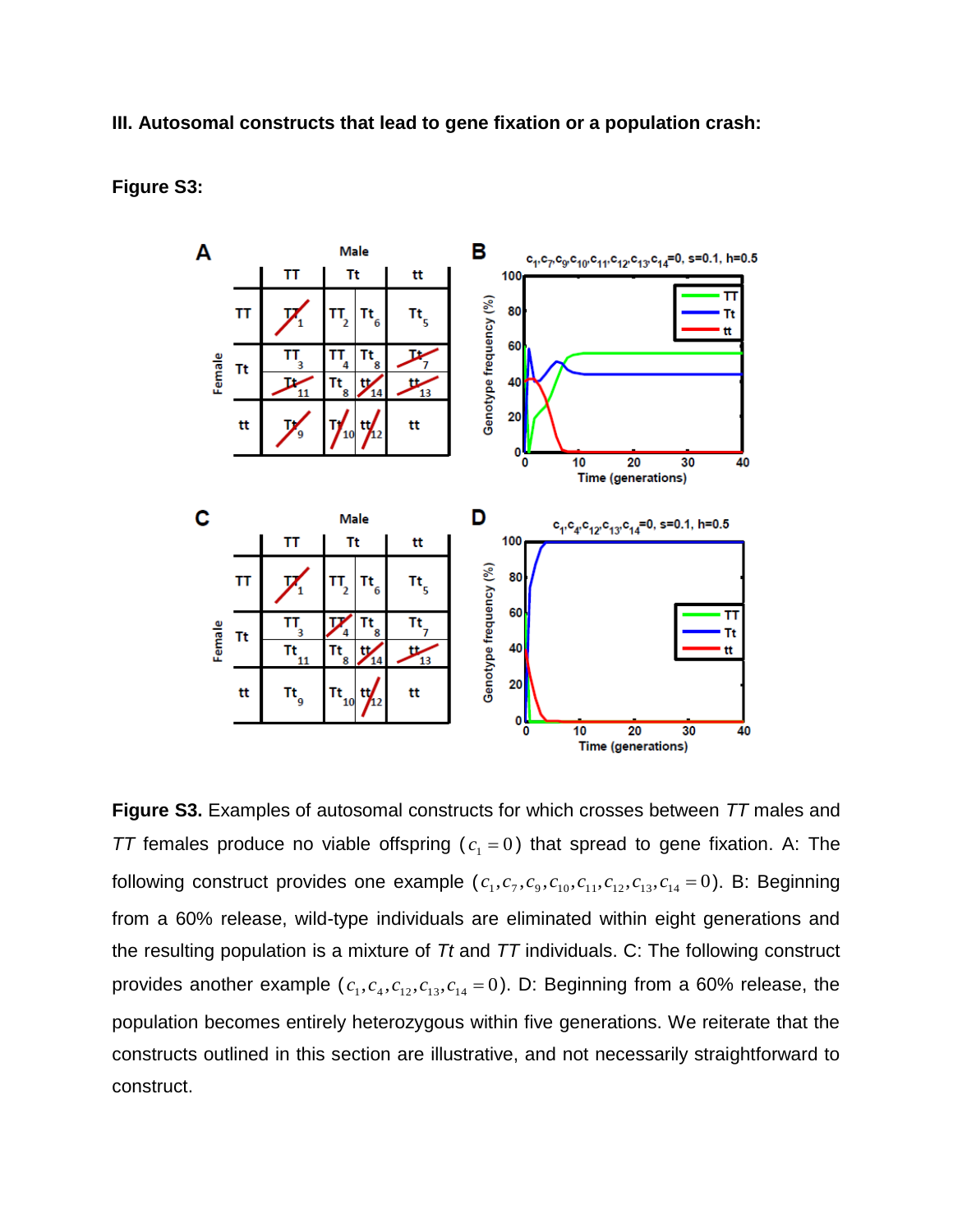

**Figure S4.** Examples of autosomal constructs for which crosses between *TT* males and TT females produce no viable offspring ( $c_1 = 0$ ) that induce a population crash. A: The following construct provides one example ( $c_1, c_5, c_6, c_{11}, c_{12}, c_{14} = 0$ ). B: Beginning from a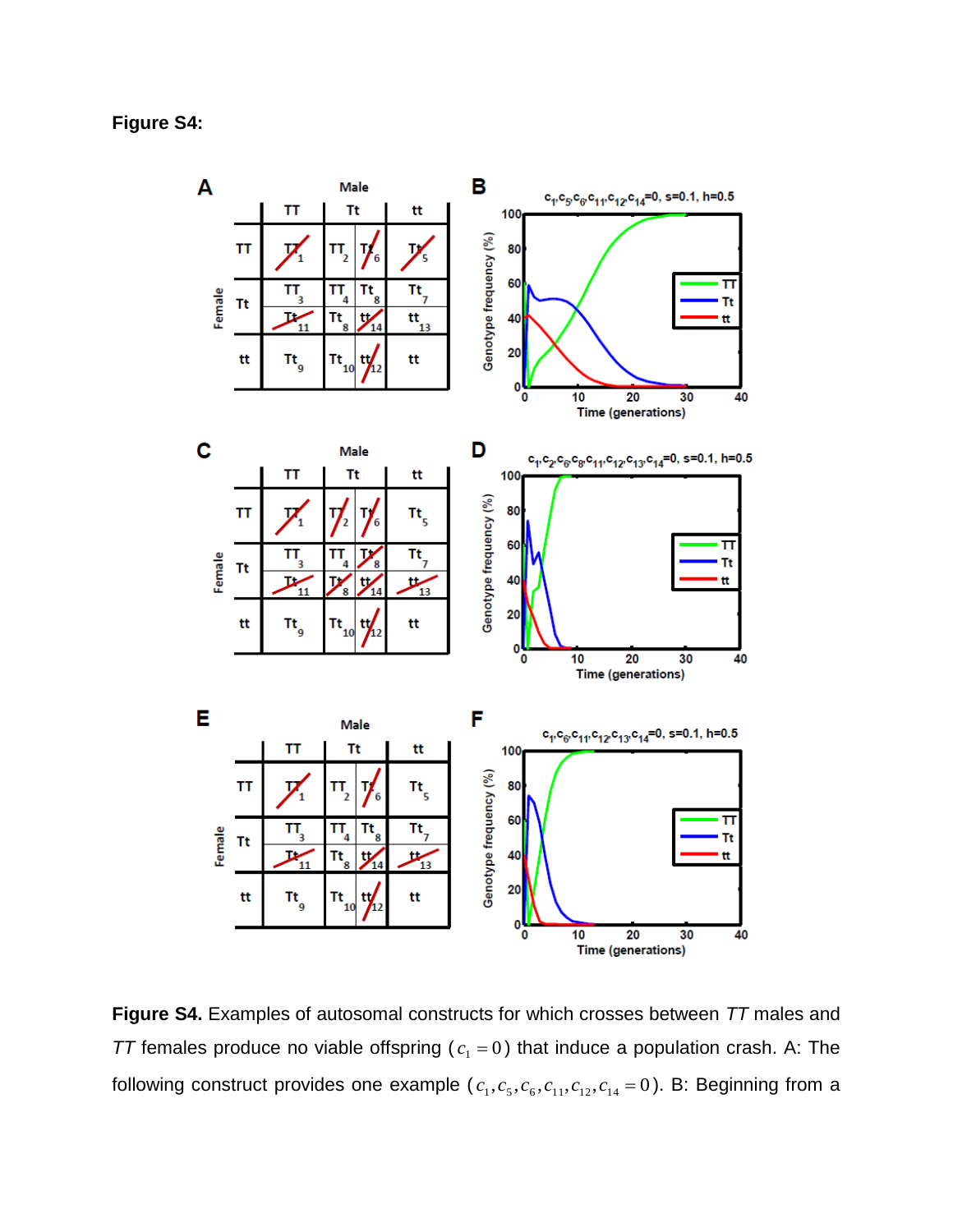60% release, the population becomes entirely homozygous for the construct within 30 generations, resulting in a population crash because crosses between two *TT* parents produce no viable offspring. C: The following construct provides another example  $(c_1, c_2, c_6, c_8, c_{11}, c_{12}, c_{13}, c_{14} = 0)$ . D: Beginning from a 60% release, the population becomes entirely homozygous for the construct within 10 generations, leading to a population crash. E: The following construct provides a third example  $(c_1, c_6, c_{11}, c_{12}, c_{13}, c_{14} = 0)$ . F: Beginning from a 60% release, the population becomes entirely homozygous for the construct within 15 generations, leading to a population crash.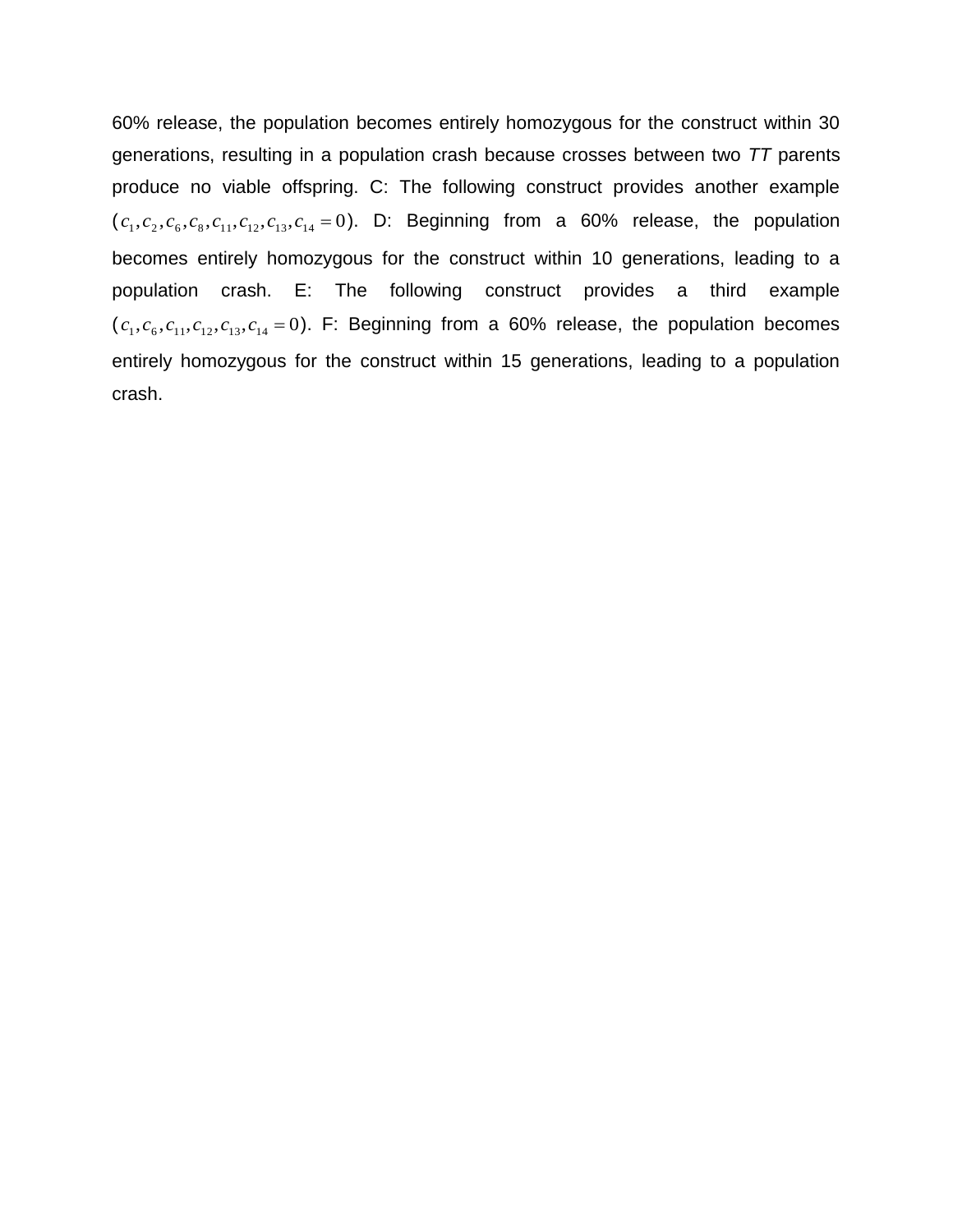## **IV. X-linked constructs that lead to gene fixation or a population crash:**



#### **Figure S5:**

**Figure S5.** Examples of X-linked constructs for which crosses between X*<sup>T</sup>*Y males and  $X^{\mathcal{T}}X^{\mathcal{T}}$  females produce unviable male and/or female offspring (  $c_1=0$  and/or  $\,c_3=0$  ) that spread to gene fixation. A: The following construct provides one example  $(c_1,c_{11},c_{14}=0)$ . B: Beginning from a 60% release, wild-type individuals are eliminated within 12 generations; however, the wild-type allele remains in the population. C: The following construct provides another example  $(c_1, c_2, c_{11}, c_{13}, c_{14} = 0)$  which could conceivably be engineered using a gene complex consisting of a dominant maternal toxin, a dominant zygotic toxin and a recessive zygotic antidote. D: Beginning from a 60% release, wild-type individuals are eliminated within 10 generations; however, the wild-type allele remains in the population.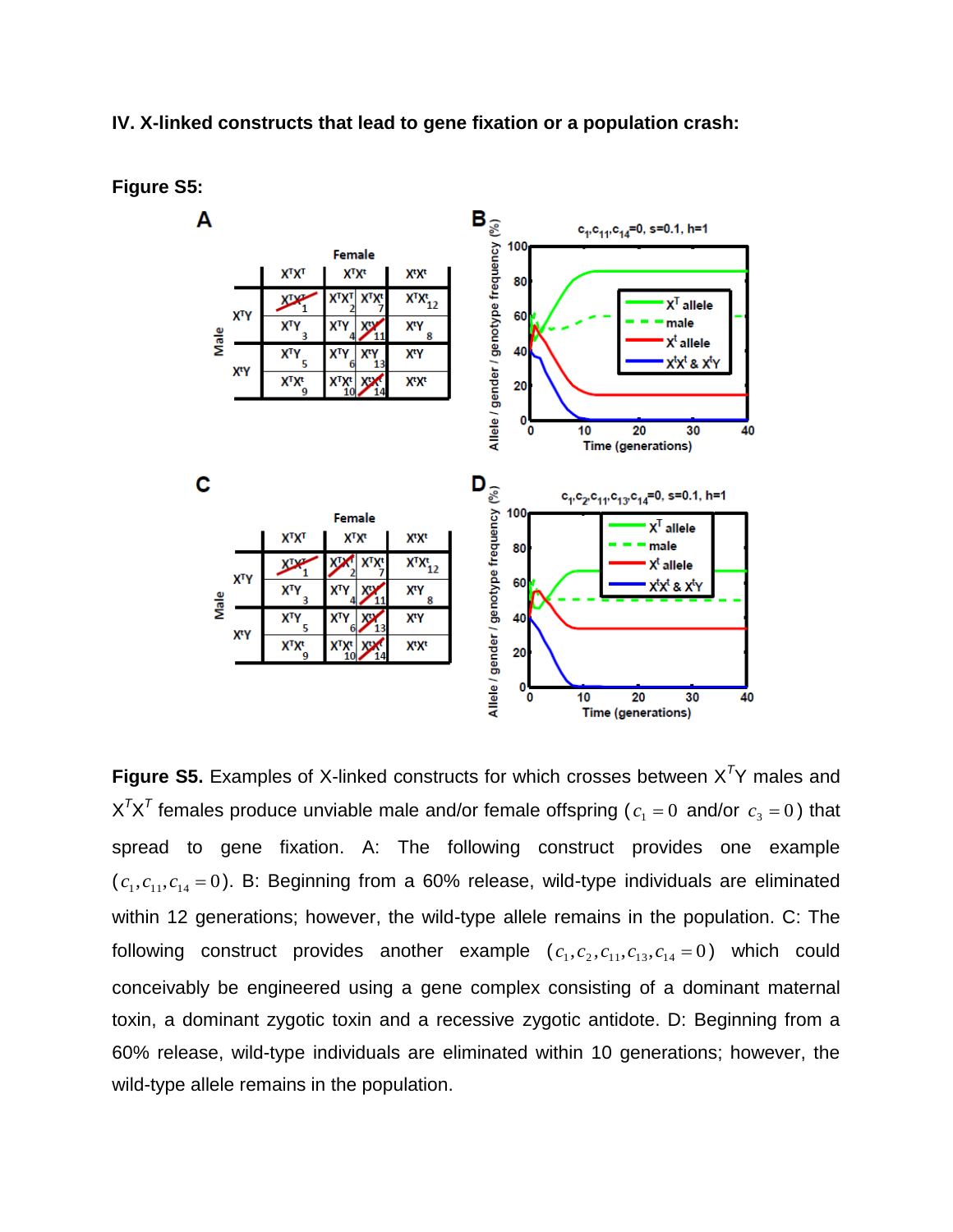B A  $c_3c_7c_8c_9c_{11}c_{12} = 0$ , s=0.1, h=1 100 Female Allele / gender frequency (%) **XTXT XTXt XtXt** 80  $X^T X$ <sub>12</sub> **XTXT XTXT** X)  $X^T$  allele **XTY** 60 **XTY** X<sup>Τ</sup>Υ **XLY** XV Male male ່ຂ 3 40  $X<sup>t</sup>$  allele **XTY** X<sup>Τ</sup>Υ χιγ **XTY** χιγ **XTYL**  $X^{\mathsf{T}}X^{\mathsf{t}}_{10}$  $X^t X^t$ **XtXt** 20  $\mathbf{0}$ 10 20 30 40 **Time (generations)**  $\mathbf c$ D  $c_1^{\phantom{1}}, c_7^{\phantom{1}}, c_{11}^{\phantom{1}}, c_{12}^{\phantom{1}}, c_{14}^{\phantom{1}}$ =0, s=0.1, h=1 100 Female Allele / gender frequency (%) **ХТХТ XTXt XtXt** 80  $X^T X$ <sub>12</sub> XTXT ХV **XIX XTY** 60  $X^T$  allele **XTY** XТY X<sup>0</sup> χτγ Male 11 male  $X^TY$ <sub>5</sub> **X<sup>t</sup>Y XTY** χτγ 40  $X<sup>t</sup>$  allele ī χtγ  $\frac{\mathsf{X}^\mathsf{T} \mathsf{X}^\mathsf{t}}{10}$ XTX<sup>t</sup><sub>9</sub>  $X_1$ **XtXt** 20  $\circ$ <sub>o</sub> 30  $10$  $\overline{20}$ 40 **Time (generations)** E F  $c_1, c_3, c_7, c_{11}, c_{12}, c_{13} = 0, s = 0.1, h = 1$ 100 Female Allele / gender frequency (%) **ХТХТ XTXt XtXt** 80  $X^T X$ <sub>12</sub> **XIX** хy ĭ **XTY** 60  $X^T$  allele **XTY** χ<sup>τ</sup>Υ XΤY **X<sup>D</sup>** Male male **XTY X<sup>T</sup>Y X<sup>t</sup>Y** 40 **X<sup>D</sup>**  $X<sup>t</sup>$  allele 1 χtγ  $X^{T}X^{t}$   $X^{t}X^{t}$ <br>10 14  $X^TX^t$ <sup>Q</sup> **XtXt** 20  $\overline{\phantom{a}}^0$  $10$ 20 30 40

**Figure S6.** Examples of X-linked constructs for which crosses between X*<sup>T</sup>*Y males and  $X^{\mathcal{T}}X^{\mathcal{T}}$  females produce unviable male and/or female offspring (  $c_1=0$  and/or  $\,c_3=0$  ) that induce a population crash. A: The following construct provides an example of an all-

Time (generations)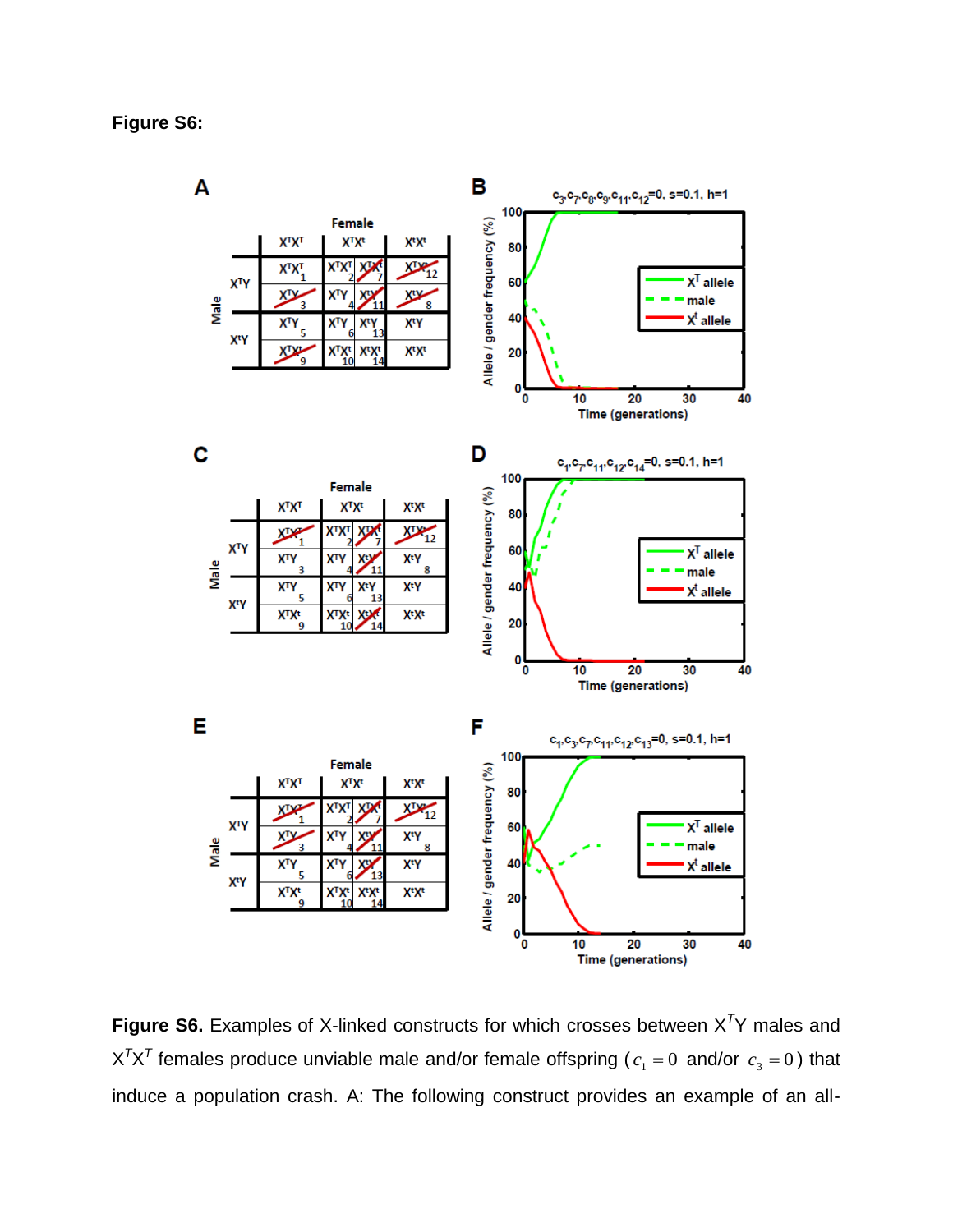female population crash ( $c_3, c_7, c_8, c_9, c_{11}, c_{12} = 0$ ). B: Beginning from a 60% release, the construct fixes and the population becomes entirely female within 10 generations, resulting in a population crash. C: The following construct provides an example of an allmale population crash  $(c_1, c_7, c_{11}, c_{12}, c_{14} = 0)$ . D: Beginning from a 60% release, the construct fixes and the population becomes entirely male within 10 generations, resulting in a population crash. E: The following construct provides an example of a bisex population crash in which the population is driven towards male and female genotypes that produce no viable offspring ( $c_1, c_3, c_7, c_{11}, c_{12}, c_{13} = 0$ ). F: Beginning from a 60% release, the construct fixes in the population within 15 generations, leading to a population crash.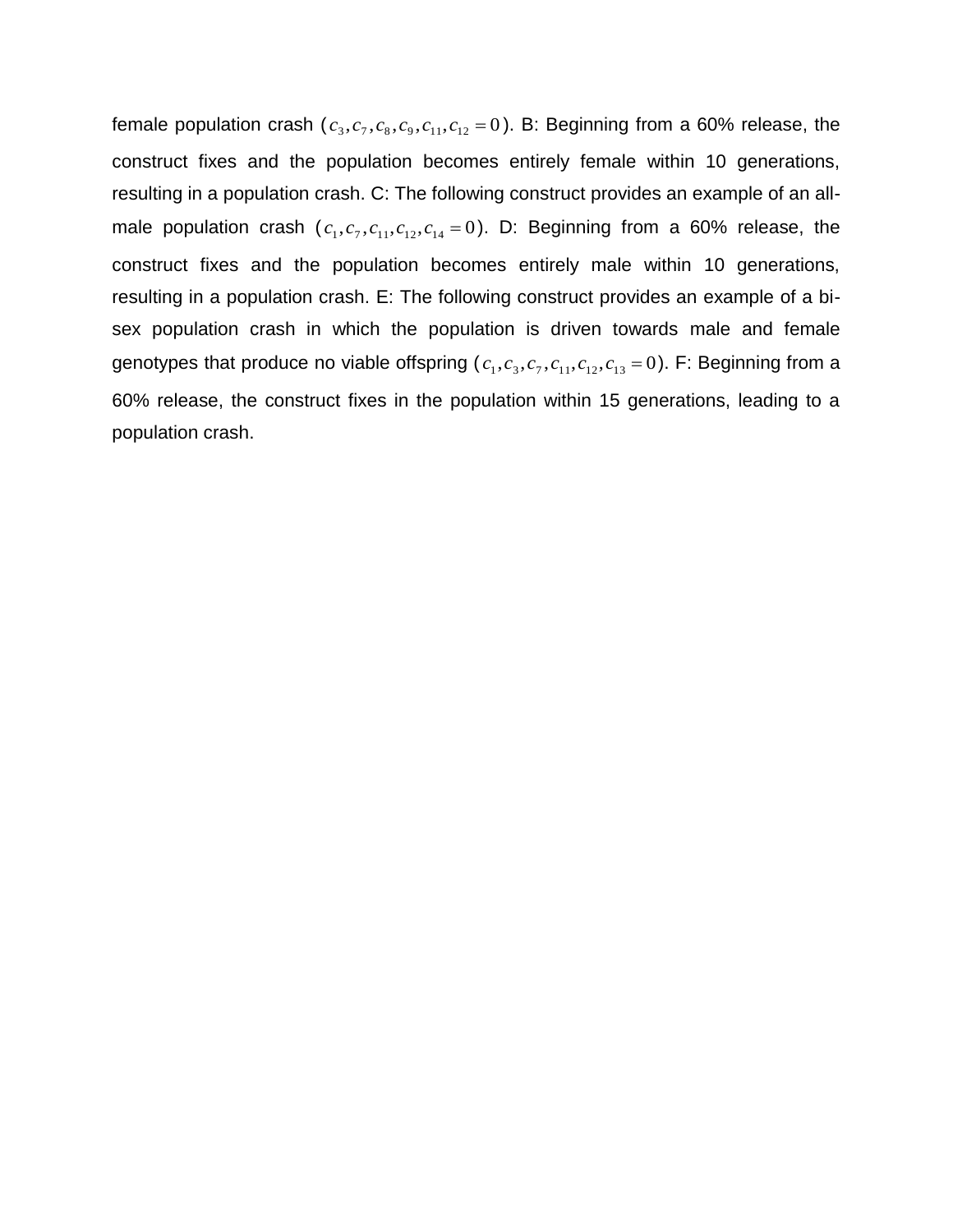# **V. X-linked toxin-antidote constructs:**

# **Table S1:**

X-linked toxin-antidote constructs that fix in a population despite a fitness cost

| Toxin:                                                                                                                                                          | Antidote:                   | Threshold: |  |  |  |
|-----------------------------------------------------------------------------------------------------------------------------------------------------------------|-----------------------------|------------|--|--|--|
| The following X-linked constructs spread to allele fixation in the presence of<br>modest fitness costs (results apply for general offspring lethality):         |                             |            |  |  |  |
| Dominant maternal toxin                                                                                                                                         | Paternal antidote           | 55.8%      |  |  |  |
| Dominant maternal toxin                                                                                                                                         | Dominant zygotic antidote   | 0%         |  |  |  |
| Recessive maternal toxin                                                                                                                                        | Paternal antidote           | 66.7%      |  |  |  |
| Dominant maternal toxin                                                                                                                                         | Recessive maternal antidote | 50%        |  |  |  |
| Paternal toxin                                                                                                                                                  | Recessive maternal antidote | 44.2%      |  |  |  |
| Paternal toxin                                                                                                                                                  | Dominant zygotic antidote   | 0%         |  |  |  |
| Dominant zygotic toxin                                                                                                                                          | Recessive maternal antidote | 66.7%      |  |  |  |
| Dominant zygotic toxin                                                                                                                                          | Paternal antidote           | 66.7%      |  |  |  |
| The following X-linked constructs spread to allele fixation in the presence of<br>modest fitness costs (results apply for female-specific offspring lethality): |                             |            |  |  |  |
| Dominant maternal toxin                                                                                                                                         | Paternal antidote           | 36.1%      |  |  |  |
| Dominant maternal toxin                                                                                                                                         | Recessive zygotic antidote  | 40.0%      |  |  |  |
| Recessive maternal toxin                                                                                                                                        | Paternal antidote           | 50%        |  |  |  |
| Recessive maternal toxin                                                                                                                                        | Recessive zygotic antidote  | 50%        |  |  |  |
| Dominant maternal toxin                                                                                                                                         | Recessive maternal antidote | 50%        |  |  |  |
| Paternal toxin                                                                                                                                                  | Recessive maternal antidote | 63.9%      |  |  |  |
| Paternal toxin                                                                                                                                                  | Recessive zygotic antidote  | 50%        |  |  |  |

Dominant zygotic toxin Recessive maternal antidote 66.7%

Dominant zygotic toxin <br>
Paternal antidote 50%